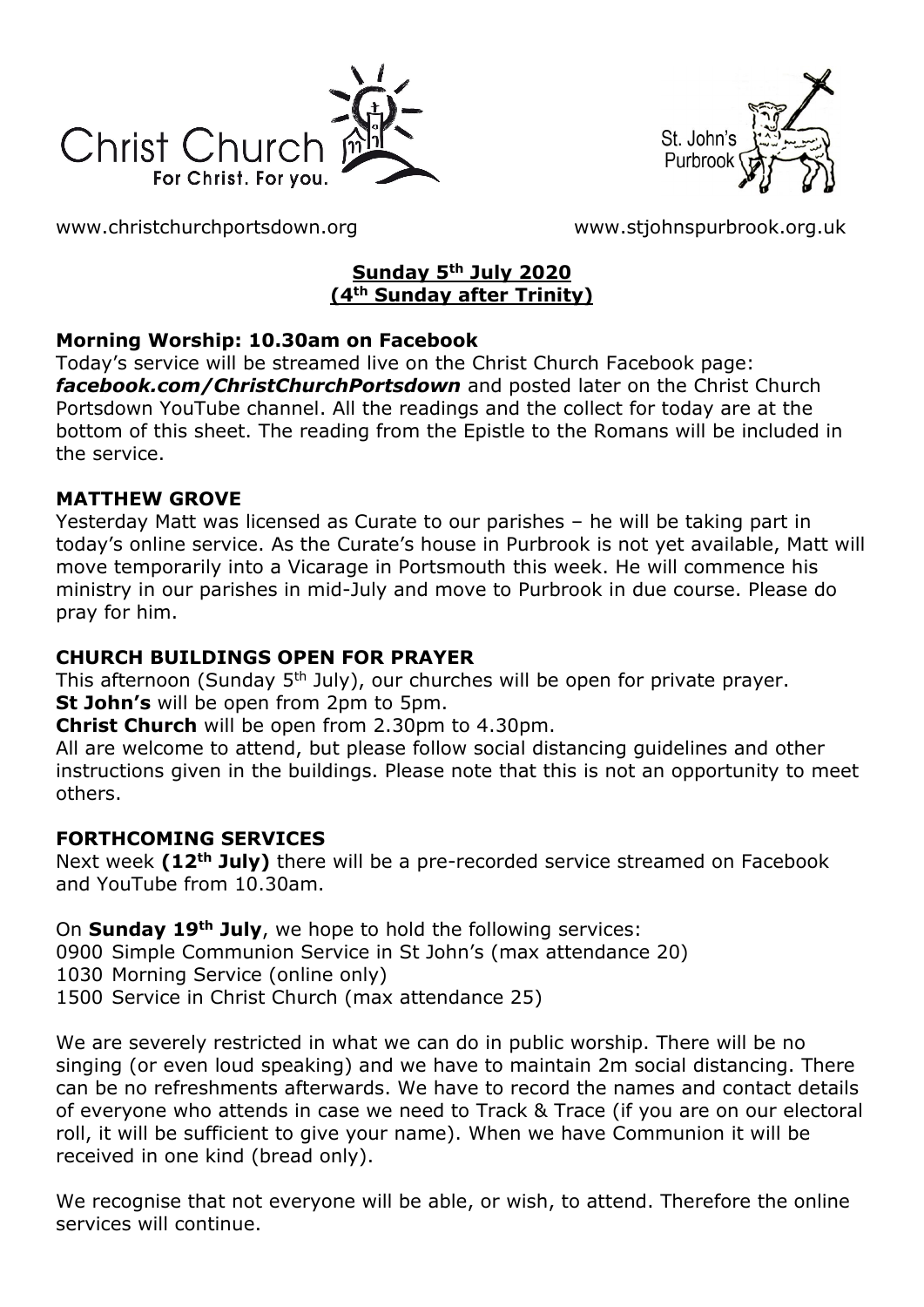### **DAILY HOPE PHONE LINE**

The Church of England has launched a new free phone line of hymns, reflections and prayers. This is especially for those unable to watch services online and includes the option to listen to the most recent national CofE service. This is all available 24 hours a day at no charge on:



# 0800 804 8044

Please pass this number on to others who may find it useful.

#### **GIVING**

Both of our churches are experiencing reduced income from cancelled hall bookings and the lack of collections at services. If you usually give in the plate (cash or envelopes), please do consider switching to Direct Debit or online payment.

The best way to do this is via the Parish Giving Scheme, which can now be done online or by telephone. You can register online at **register.parishgiving.org.uk** or by calling **0333 002 1271**

To register you will need the following details:

For Christ Church: Parish: Portsdown Christ Church Diocese: Portsmouth PGS Parish Code: 290629068

For St John's: Parish: St John the Baptist Village: Purbrook Diocese: Portsmouth PGS Parish Code: 290629070

You will also need your own bank details.

If you prefer to give direct to Christ Church (either by Standing Order as a one-off payment) then see details at christchurchportsdown.org/more/giving . For details of giving to St John's please contact the Vicar or Warden.

| <b>CONTACTS</b>      |                                            |
|----------------------|--------------------------------------------|
| Vicar                | <b>Revd Andy Wilson</b> (day off Monday)   |
|                      | vicar@christchurchportsdown.org            |
|                      | purbrookvicar@gmail.com                    |
| <b>Associate</b>     | <b>Revd Laura Cameron</b>                  |
| <b>Minister</b>      | revdlauracameron@gmail.com                 |
| <b>Curate</b>        | <b>Matt Grove</b>                          |
|                      | matt.grove@christchurchportsdown.org       |
| <b>Churchwarden</b>  | <b>Bill Jeffery</b>                        |
| <b>SJP</b>           | purbrookchurch@gmail.com                   |
| Churchwarden         | <b>Stephen Anderson</b>                    |
| <b>CCP</b>           | stephen.anderson@christchurchportsdown.org |
| <b>Administrator</b> | <b>Emma Evans</b>                          |
|                      | parish.office@christchurchportsdown.org    |
| <b>Hall Manager</b>  | Jacqui Wilson                              |
| <b>CCP</b>           | hall.manager@christchurchportsdown.org     |
| Website              | <b>Matt Doe</b>                            |
|                      | webmaster@christchurchportsdown.org        |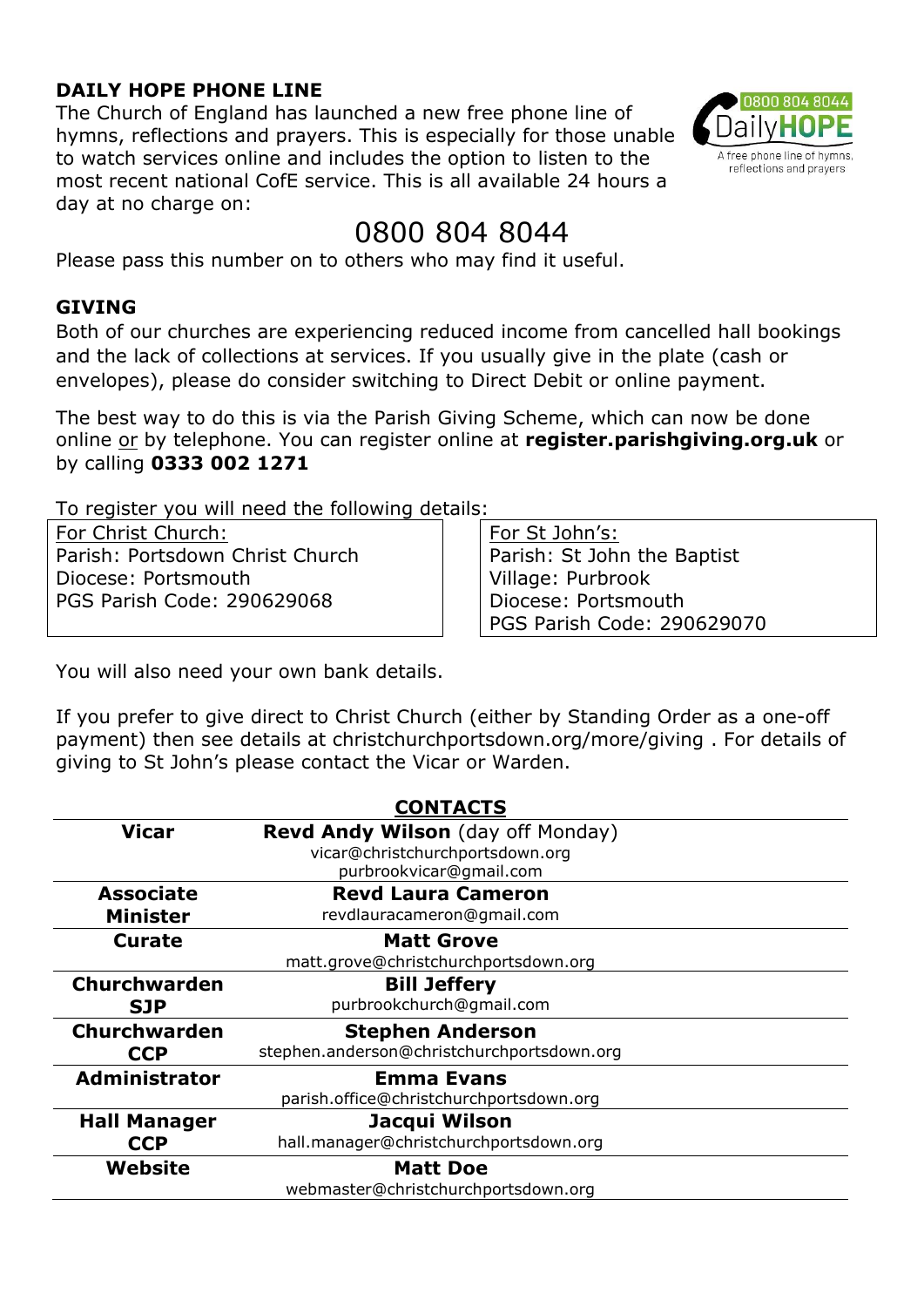# **Sunday 5 th July 2020 4 th Sunday after Trinity**

# **Collect**

Gracious Father, by the obedience of Jesus you brought salvation to our wayward world: draw us into harmony with your will, that we may find all things restored in him, our Saviour Jesus Christ. Amen.

# **Zechariah 9.9–12**

<sup>9</sup> Rejoice greatly, O daughter Zion! Shout aloud, O daughter Jerusalem! Lo, your king comes to you; triumphant and victorious is he, humble and riding on a donkey, on a colt, the foal of a donkey.  $10$  He will cut off the chariot from Ephraim and the warhorse from Jerusalem; and the battle-bow shall be cut off, and he shall command peace to the nations; his dominion shall be from sea to sea, and from the River to the ends of the earth.  $11$  As for you also, because of the blood of my covenant with you,

 I will set your prisoners free from the waterless pit. <sup>12</sup> Return to your stronghold, O prisoners of hope; today I declare that I will restore to you double.

# **Psalm 145.8–15**

- <sup>8</sup> The Lord is gracious and merciful, long-suffering and of great goodness.
- <sup>9</sup> The Lord is loving to everyone and his mercy is over all his creatures.
- <sup>10</sup> All your works praise you, O Lord, and your faithful servants bless you.
- $11$  They tell of the glory of your kingdom and speak of your mighty power,
- $12$  To make known to all peoples your mighty acts and the glorious splendour of your kingdom.
- <sup>13</sup> Your kingdom is an everlasting kingdom; your dominion endures throughout all ages.
- $14$  The Lord is sure in all his words